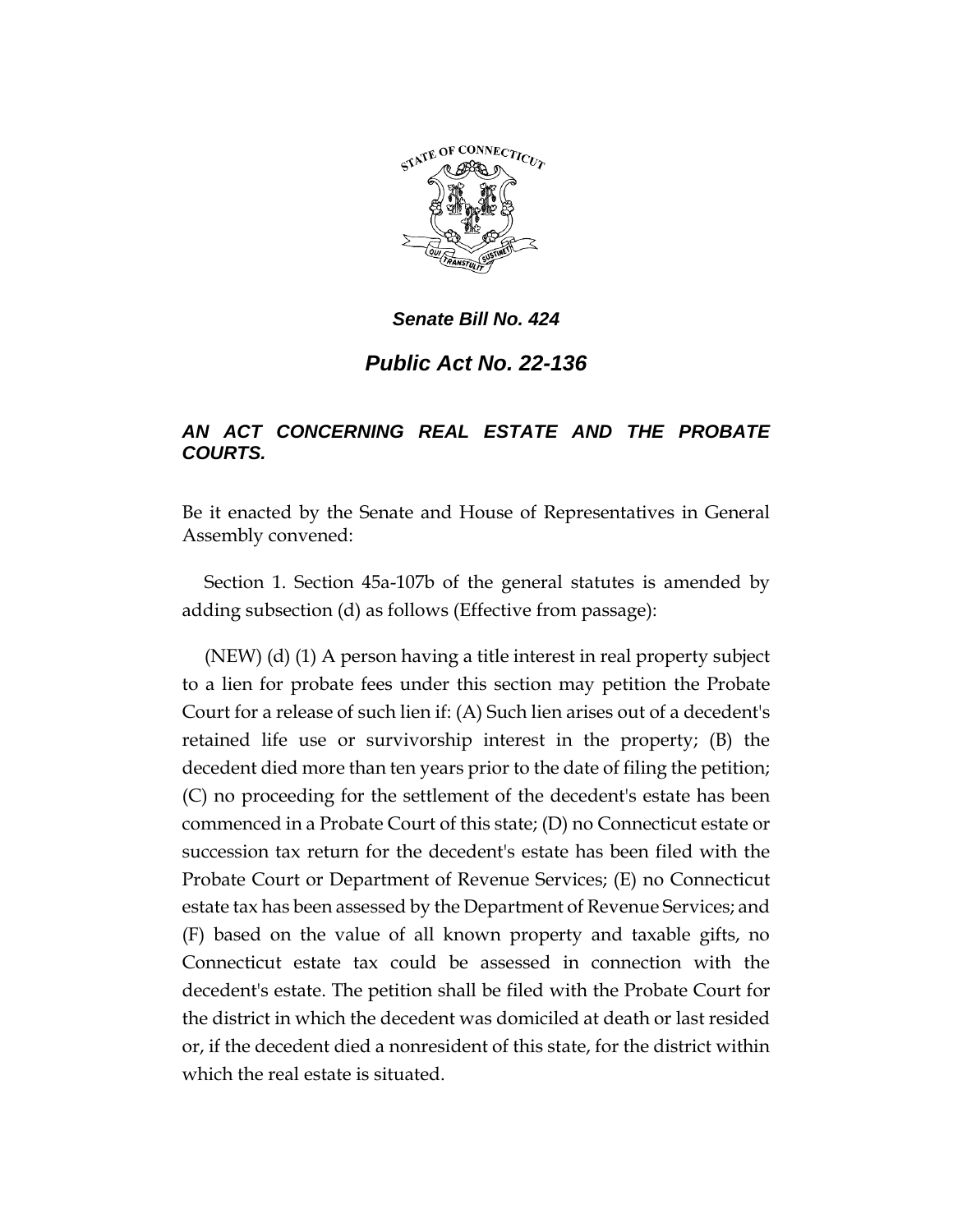(2) The petition for release of lien shall be accompanied by an affidavit or affidavits of the petitioner or the petitioner's attorney. The affidavits shall include the following: (A) A statement that the petitioner did not receive the title interest from the decedent as its immediate successor in interest in the chain of title or as a devise or distribution from the decedent's estate; (B) a statement that the affiant does not possess the information required to file a complete Connecticut estate tax return; (C) evidence that demonstrates a diligent search was made to locate the decedent's heirs, beneficiaries and transferees and a statement that any heirs, beneficiaries or transferees who were located failed or refused to file a Connecticut estate tax return; and (D) a recitation of facts known to the affiant regarding the requirements of this section. Any affidavits submitted by the petitioner's attorney shall be made on the basis of the attorney's own knowledge and shall not be construed to be submitted on behalf of the attorney's client.

(3) Except as provided in subdivision (2) of this subsection, the petitioner shall submit an estate tax return, reporting the value of the real property that is the subject of the petition for release of lien and, to the best of the petitioner's knowledge, the value of all other property of the decedent at the time of death and taxable gifts made by the decedent on or after January 1, 2005.

(4) Upon receipt of the petition, any affidavits and estate tax return, the Probate Court shall determine whether the petition meets the requirements of this subsection. The Probate Court may act on the petition with or without hearing. If the Probate Court determines that the petition meets the requirements of this subsection, the court shall calculate the probate fees on the decedent's estate based on the value of all known property and taxable gifts reported on the estate tax return, together with any applicable interest, and shall issue an invoice for the fees and interest to the petitioner.

*Public Act No. 22-136 2 of 4* (5) The petitioner shall pay to the Probate Court the applicable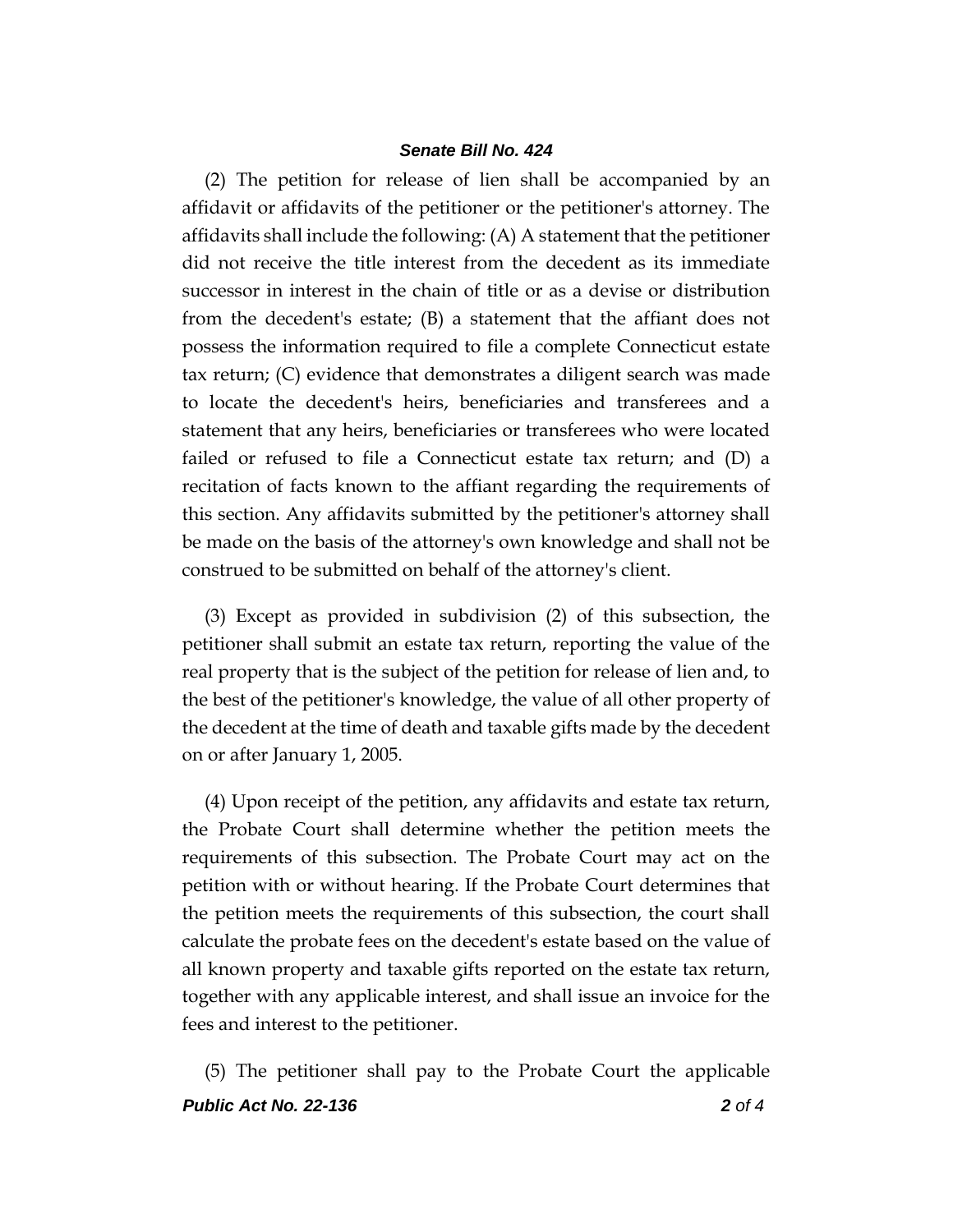probate fees and interest.

(6) Not later than ten days after receipt of all applicable probate fees and interest thereon, the Probate Court shall issue certificates of release of the lien for probate fees, as applicable.

(7) Any person petitioning for a release of lien under this section shall include in the petition, to the best of the petitioner's knowledge, all known real property to which the lien applies. A release of lien obtained pursuant to this section shall apply only to the real property reported on the estate tax return. Any other real property interest of the decedent shall continue to be subject to all applicable liens.

(8) If the Probate Court receives an estate tax return for the decedent's estate and payment of all applicable probate fees and interest thereon after issuance of a certificate of release of a probate fee lien under this section, the court shall, on request of the petitioner, refund the probate fees paid by the petitioner under subdivision (4) of this subsection. The petitioner shall not be entitled to a refund of any interest.

Sec. 2. Section 45a-113a of the 2022 supplement to the general statutes is repealed and the following is substituted in lieu thereof (*Effective from passage*):

(a) Whenever a Probate Court determines that a refund is due an applicant, petitioner, moving party or other person for any overpayment of costs, fees, charges or expenses incurred under the provisions of sections 45a-106a to 45a-112, inclusive, the Probate Court Administrator shall, upon receipt of certification of such overpayment by the Probate Court that issued the invoice for such costs, fees, charges or expenses, cause a refund of such overpayment to be issued from the Probate Court Administration Fund.

(b) No person shall be entitled to a refund for any fee paid for the settlement of a decedent's estate pursuant to section 45a-107 in which